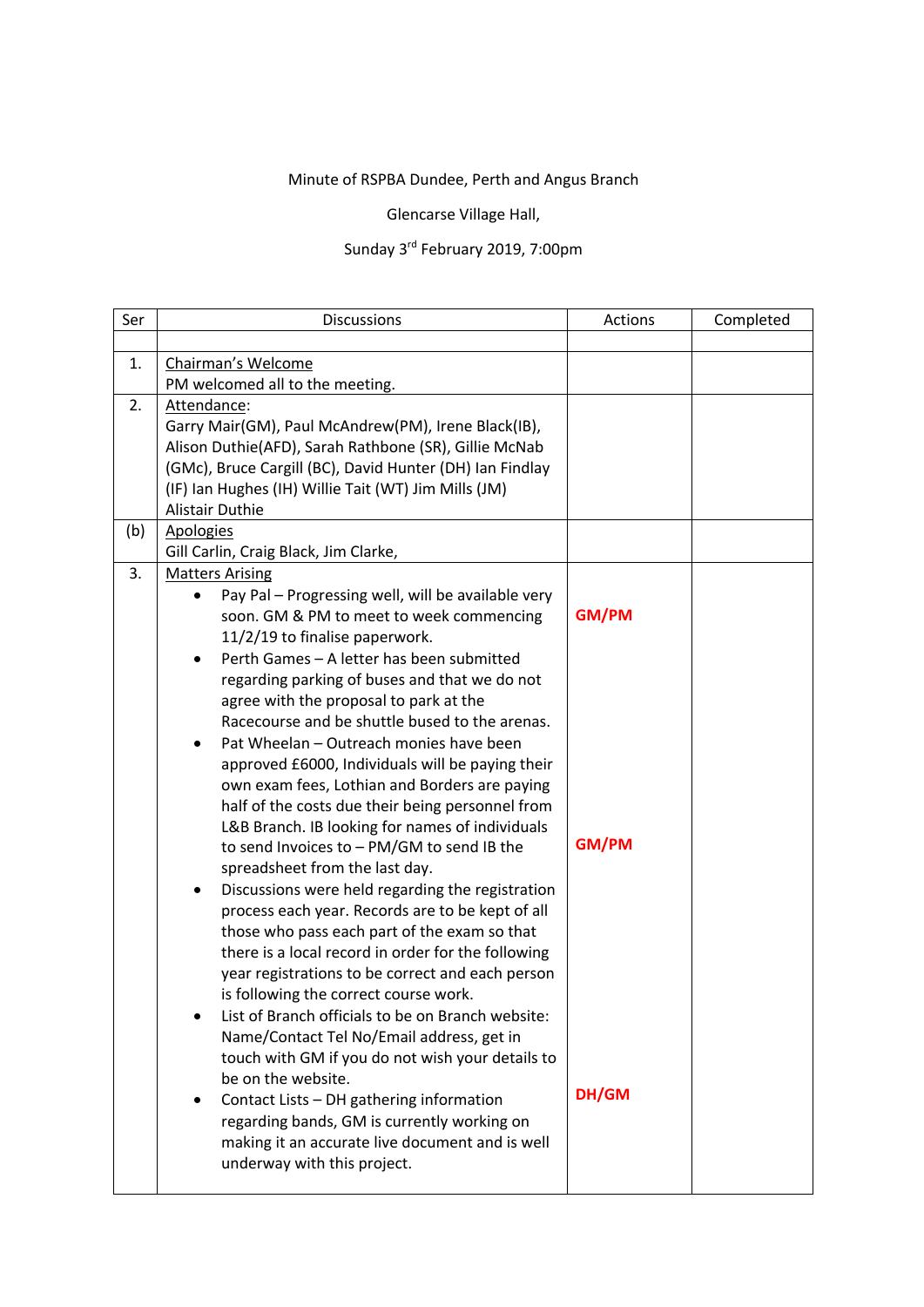| 4. | <b>Approval of previous minutes:</b><br>The following amendments are to be made:<br>Julie Brinklow<br><b>Gordon McDermott</b><br>Paul McAndrew<br>Iain Findlay<br>Once completed, this is a true and accurate record<br>of discussions at the Dundee, Perth and Angus<br>Branch meeting held on Sunday 9 <sup>th</sup> December 2018.<br>Proposed: Mr Bruce Cargill<br>Seconded: Gary Mair                                                                                                                                                          | <b>AFD</b>                |  |
|----|-----------------------------------------------------------------------------------------------------------------------------------------------------------------------------------------------------------------------------------------------------------------------------------------------------------------------------------------------------------------------------------------------------------------------------------------------------------------------------------------------------------------------------------------------------|---------------------------|--|
| 5. | Correspondence:<br>Information has been received reference PayPal<br>GM/PM meeting to finalise details.<br>Annual invoice received for web design and<br>٠<br>maintenance.<br>Harris Academy have brought to the Branches<br>٠<br>attention that they have desks that could be<br>used for the Dundee City Contest. GM to follow<br>up.                                                                                                                                                                                                             | <b>GM/PM</b><br><b>GM</b> |  |
| 6. | Treasurers Report:<br>IB reported to the meeting the following:<br>Account information presented by IB<br>IB awaiting monies from Perth and Kinross Council for<br>nightlights, once received it will be distributed to all<br>bands that took part.                                                                                                                                                                                                                                                                                                | <b>IB</b>                 |  |
| 7. | <b>Music Board:</b><br>SR - request Tutor books for SQA - The College<br>of Piping have been offered a copy of George<br>Watson's book - discussions were held round<br>this and it was deemed that it didn't strictly<br>follow SQA. There should be one version<br>produced for all to use. Each level of the<br>outreach programme requires a "Standard<br>Pack". Pipe Band College once they have the<br>Education Reps in place can take this forward.<br>After "Winter Storm" they would like to use the<br>exam structure we currently have. |                           |  |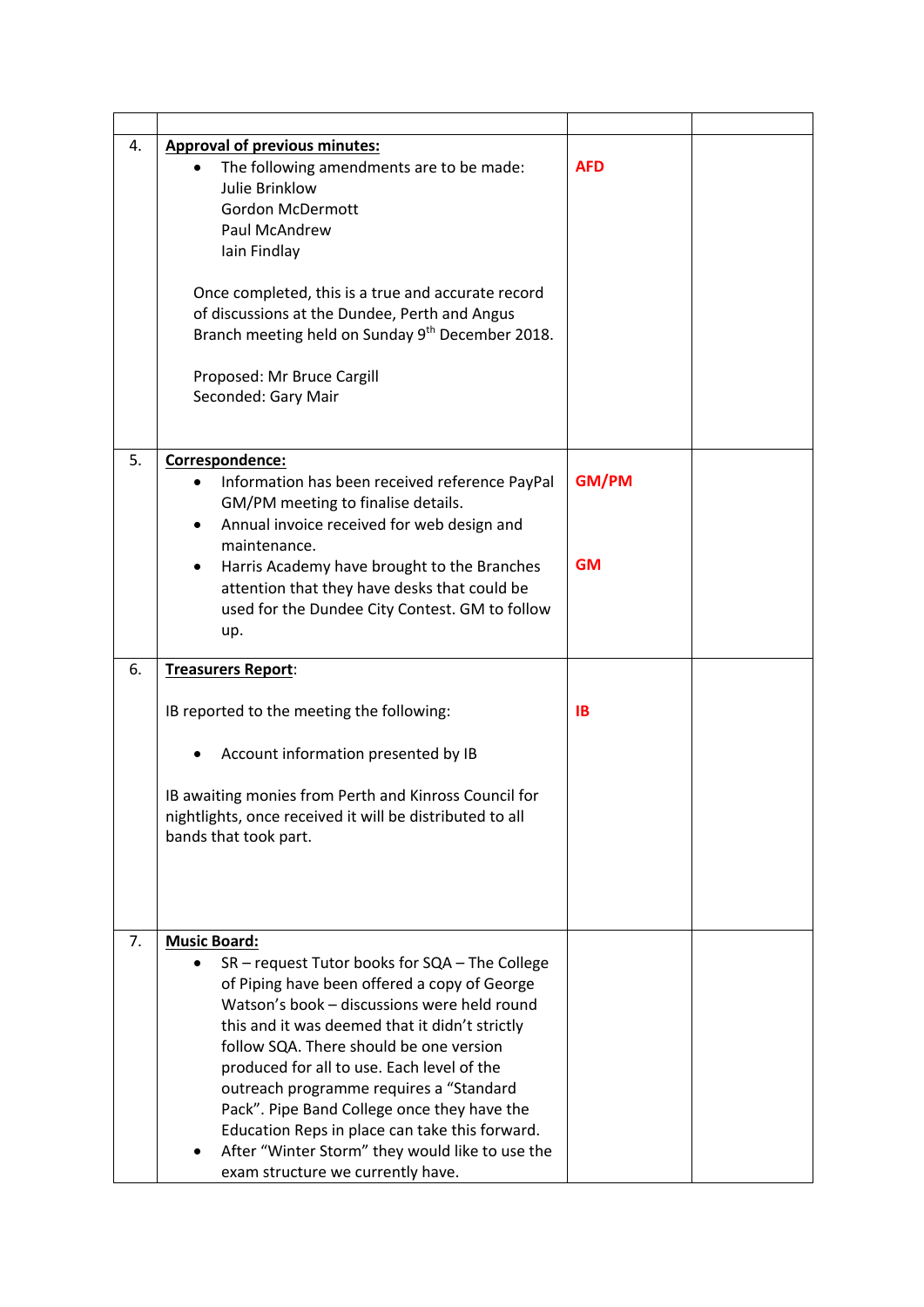|    | ٠<br>$\bullet$      | For the books, there requires to be an SQA<br>course descriptor along with a working group<br>pulling this together for the benefit of all.<br>Change new guidelines to split Grade $1$ – this<br>was rejected by the Board (3.2.19)<br>Promoting Historical Society - Public display to<br>view RSPBA History - Kevin Reilly is the contact<br>- PM Duthie has offered his help with this.<br>Discussions were held round Tenor Drumming<br>adjudicators and the difference between<br>protocols at a Solo Competition or a Pipe Band<br>Competition.<br>Branches must have RSPBA adjudicators for Pipe<br>Band Contests but not for Solo Competitions,<br>they can use experienced players.<br>Summaries of all Music Board meetings will go<br>on the RSPBA website.<br>All Music Board information should be visible to<br>all members of RSPBA                                                                                                                                                                                                                                                                                                                                                                                                                                                                   |           |  |
|----|---------------------|-----------------------------------------------------------------------------------------------------------------------------------------------------------------------------------------------------------------------------------------------------------------------------------------------------------------------------------------------------------------------------------------------------------------------------------------------------------------------------------------------------------------------------------------------------------------------------------------------------------------------------------------------------------------------------------------------------------------------------------------------------------------------------------------------------------------------------------------------------------------------------------------------------------------------------------------------------------------------------------------------------------------------------------------------------------------------------------------------------------------------------------------------------------------------------------------------------------------------------------------------------------------------------------------------------------------------|-----------|--|
| 8. | ٠<br>$\bullet$<br>٠ | Director's Report:<br>There is currently support for the "Worlds" to<br>go back to one day, but it would be in 2020, not<br>2019.<br>Glasgow Life are the promoters of the "Worlds"<br>until 2021, we may break a contract by going<br>back to one day - Impact study to be carried out<br>RSPBA Marketing and Media department are to<br>create a Facebook page<br>Fines that were implemented at the<br>International Tenor competition for late trophy<br>returns have all been sent cheques.<br>We have the biggest World Solo Drumming<br>Qualifying. The format is to be reviewed this<br>September as there is a possibility of the<br>morning session disappearing and pre-qualifying<br>implemented.<br>Work started two weeks ago on HQ, Scaffolding<br>at the front of the building and permission has<br>been granted to have it at the back also,<br>portacabins. On starting the project, they have<br>found liquid asbestos that requires £25000<br>removal, due to weather conditions there is a<br>slight hold up with this.<br>Board of Directors/Branches - to complete the<br>project may be asked for funds, our branch will<br>be a zero contribution, but this is only a<br>contingency plan. Two major trusts are to be<br>asked to fund the project one of them being<br>"Red Hackle Trust". | <b>PM</b> |  |